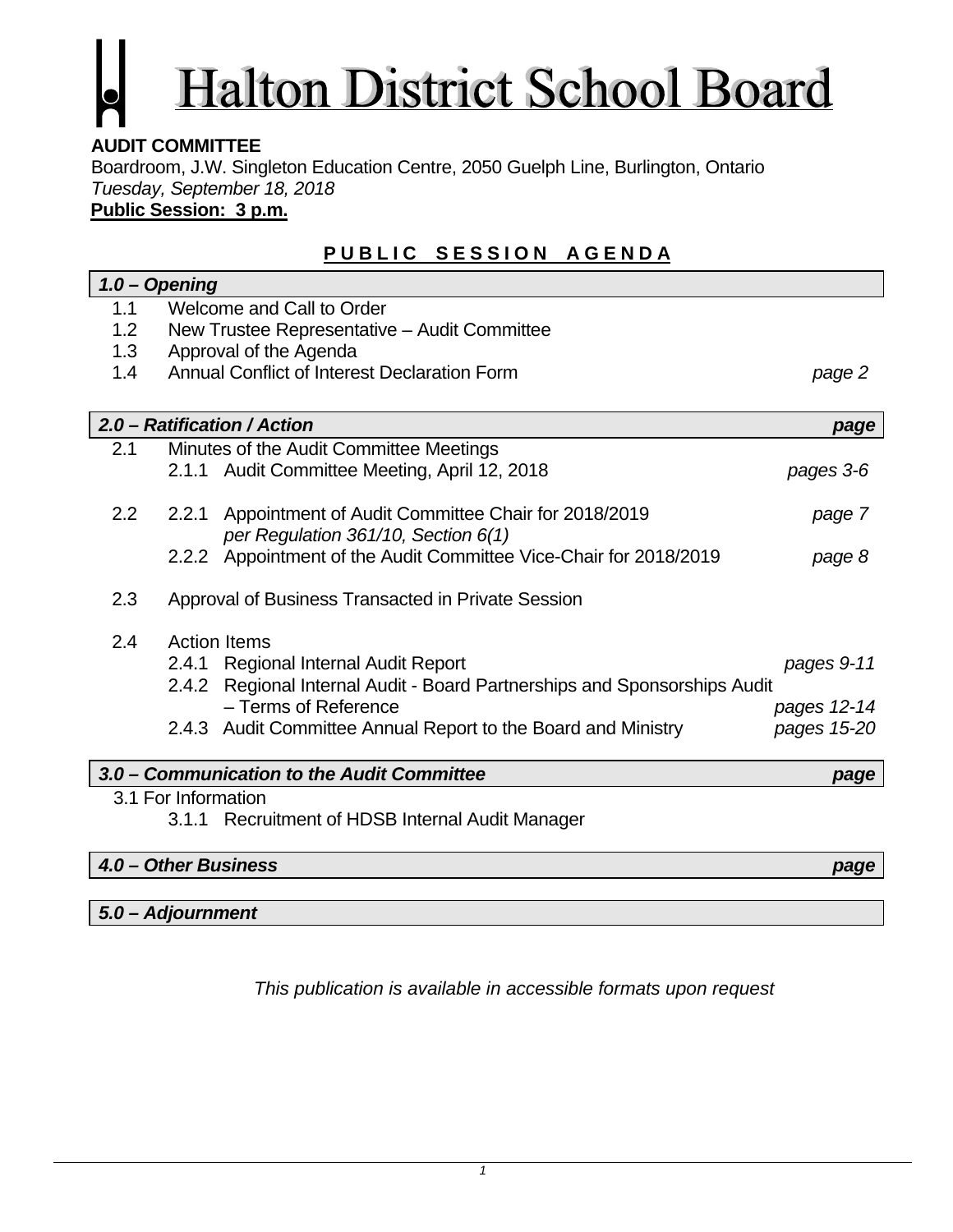#### **Declaration to the Chair of the Audit Committee of the Halton District School Board by a Member of the Audit Committee as to Whether or Not the Member has a Conflict of Interest**  PUBLIC SESSION PAGE 2 of 20

**1.) This Declaration applies to:** 

*(check one)* 

- **□ a) my initial appointment to the Audit Committee;**
- **□ b) the first Committee meeting of the Audit Committee for the fiscal year 2018;**
- **□ c) any other time during my appointment.**
- **2.) I \_\_\_\_\_\_\_\_\_\_\_\_\_\_\_\_\_\_\_, declare that I do not have a conflict of interest as** *(name of member)*  **defined by Subsection 4(2) of O. Reg 361/10,** *Education Act,* **RSO 1990 C.E-2.**  *(strike out if inapplicable)*
- **3.) I \_\_\_\_\_\_\_\_\_\_\_\_\_\_\_\_\_\_\_, declare that I have a conflict of interest as defined** *(name of member)*  **by Subsection 4(2) of O. Reg 361/10,** *Education Act***, RSO 1990 C.E-2 because one or more of my: parent(s), child(ren)or spouse is/are employed by the Board at this time.**  *(strike out if inapplicable)*

Dated at Burlington, Ontario this 18<sup>th</sup> day of September, 2018.

 **\_\_\_\_\_\_\_\_\_\_\_\_\_\_\_\_\_\_\_\_\_\_\_\_\_\_\_\_\_\_\_\_\_\_\_\_\_\_\_\_\_\_ Audit Committee Member** 

**Note: Subsection 4(2) O. Reg 361/10,** *Education Act,* **RSO 1990 C.E-2 states:** 

**For the purposes of clause (1) (c), a person has a conflict of interest if his or her parent, child or spouse is employed by the board. O. Reg. 361/10, s. 4 (2).**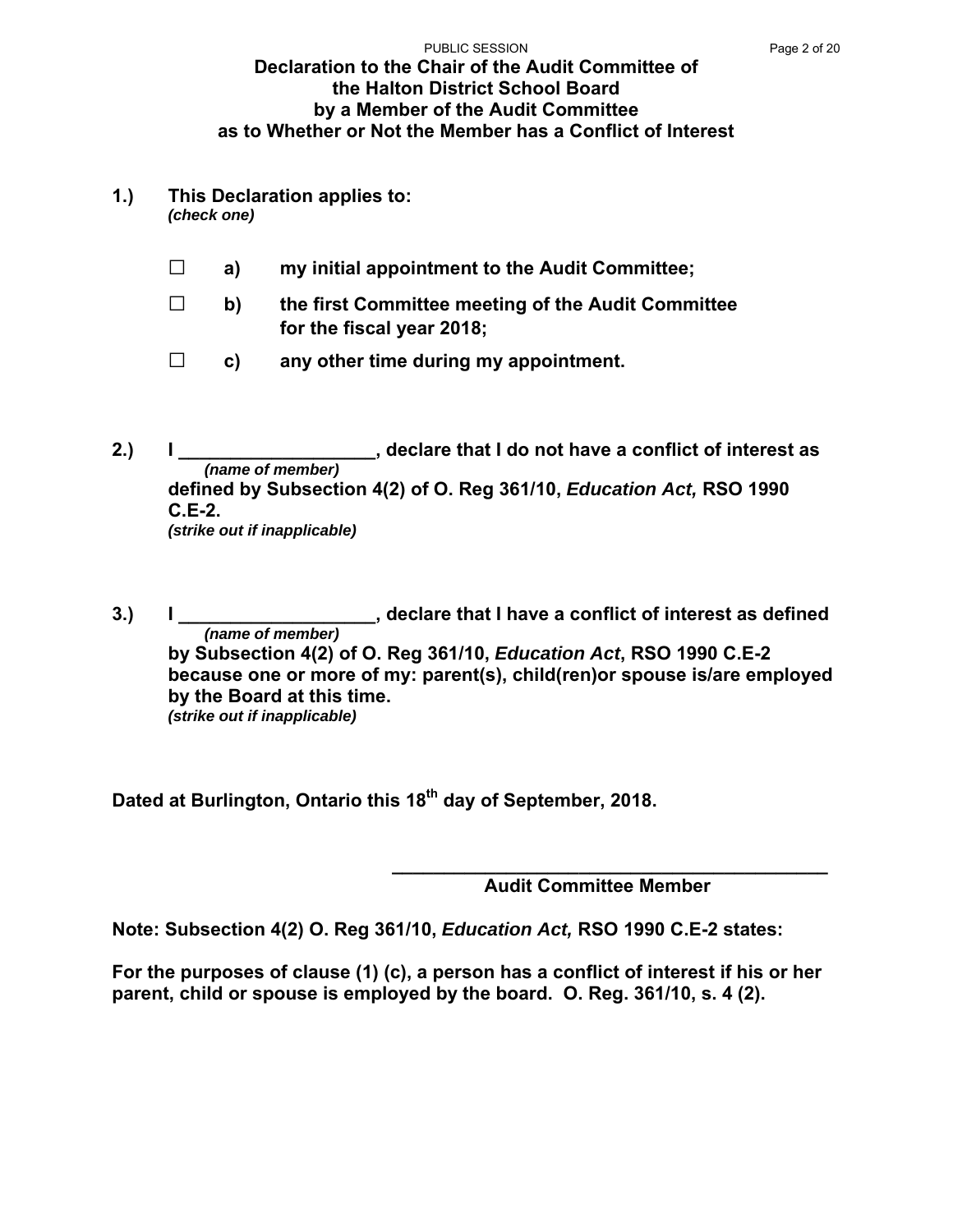#### **Halton District School Board Audit Committee Public Session Meeting Minutes Tuesday, April 17th, 2018**

**Attendance: Trustee Members:** A. Harvey Hope, J. Gray, K. Graves **Trustee Guests: Public Representative:** M. Caputi (via teleconference), D. McKerrall **Staff:** S. Miller, L. Veerman, J. Sweetman, H. Camastro, C. Salemi, K. Samarin **Regional Internal Audit Team:** J. Baker **External Auditor:** D. Tonin, L. Cheung **Regrets:**

#### **Agenda Item 1.0**

*1.1 Call to Order* 

- The Chair called the meeting to order at 3:43 p.m.
- *1.2 Declarations of Possible Conflict of Interest* 
	- No conflicts of interest were declared.
- *1.3 Approval of the Agenda*

#### **Motion: D. McKerrall / K. Graves**

Be it resolved that the Agenda for the Public session of the Audit Committee Meeting for April 17, 2018 be approved as distributed. **Carried Unanimously.** 

#### **Agenda Item 2.0**

.

*2.1 Minutes of the Audit Committee Meetings 2.1.1 Audit Committee Meeting, February 13, 2018* 

#### **Motion: K. Graves / D. McKerrall**

Be it resolved that the minutes from the Public Session Audit Committee Meeting held on February 13, 2018 be approved as distributed. **Carried Unanimously.** 

- Change requested to 2.3.2: remove "engagement letters and terms of reference.
- Point #4 to indicate that wording in the Mandate is standardized.
- Audit Committee to include "confidentiality agreement" with mandate.
- It was noted that the RIAT mandate has not yet been presented to Board of Trustees.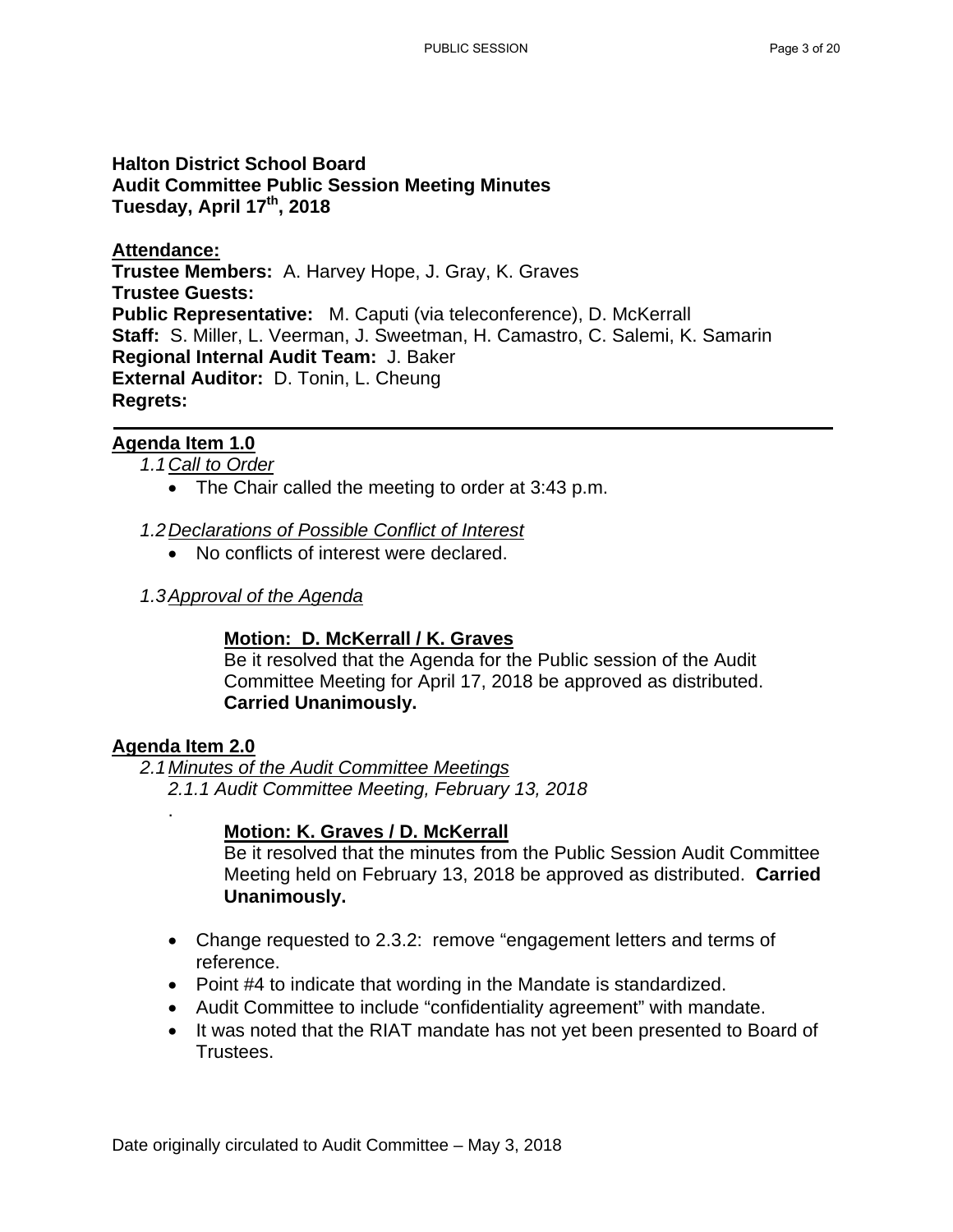*2.2 Approval of Business Transacted in Private Session* 

#### **Motion: D. McKerrall / A. Harvey Hope**

Be it resolved that the motions ratified in Private Session with respect to the Regional Internal Audit Report – Insurance Program Administration and the Regional Internal Audit Status Report be approved. **Carried Unanimously.** 

Be it resolved that the motion ratified in Private Session with respect to review of internal controls be approved. **Carried Unanimously.** 

#### *2.3 Action Items:*

*2.3.1 External Audit Plan for 2017/2018* 

- The External Auditors presented the report and responded to questions.
- Clarification provided with respect to Section PS 2200 Related Party Disclosures. Refers to related parties including Senior Management and those in charge of governance (i.e. Board of Trustees). Confirmation that it does not have any impact on relationship with Halton Learning Foundation. The Foundation is a separate legal entity and not related by definition.
- *K. Graves left the meeting 4:01 p.m.*

#### **Motion: A. Harvey Hope / M. Caputi**

Be it resolved that the Audit Committee receive the 2017/2018 External Audit Plan and recommend it to the Board of Trustees for approval. **Carried Unanimously.** 

- *2.3.2 Regional Internal Audit Status Report* 
	- RIAT Manager spoke to the report and responded to questions.
	- Planning meeting with Management for the Board Sponsorship/Partnerships and Donations audit delayed, therefore Terms of Reference not available for Audit Committee meeting.
	- Request that Terms of Reference be circulated to Audit Committee members and Trustees for information before Audit work begins.
- *K. Graves re-joined meeting via teleconference 4:05 p.m.*

#### **Motion: A. Harvey Hope / D. McKerrall**

Be it resolved that the Audit Committee receive the Regional Internal Audit Status Update and that the report be included in the Audit Committee Summary to the Board of Trustees. **Carried Unanimously.** 

- *2.3.3 Regional Internal Audit Plan for 2018/2019* 
	- RIAT Manager presented the plan and responded to questions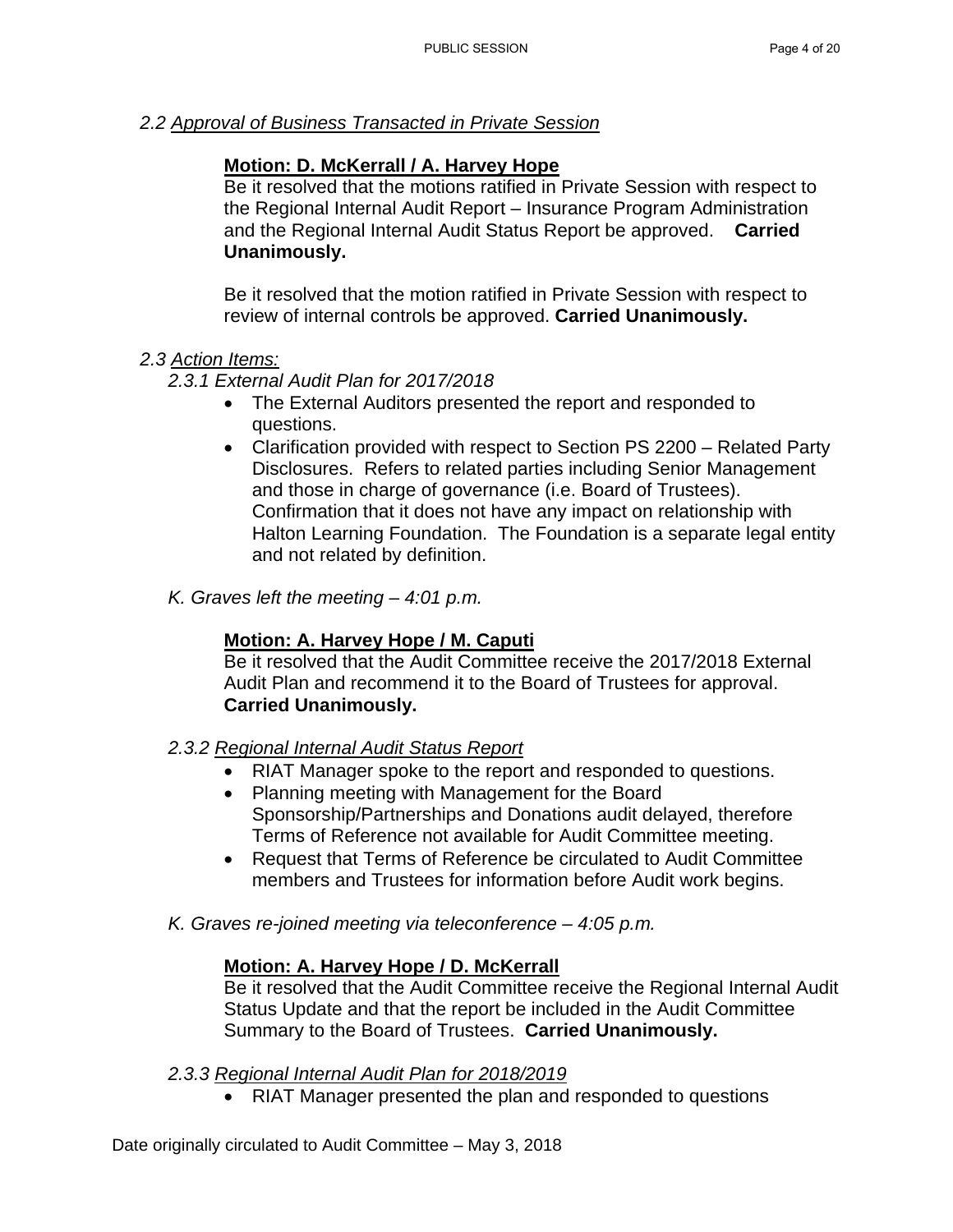- Two audits selected for 2018/2019: Enrolment and Continuing Education.
- Follow up reviews on Entity Level Assessment, Information Technology, Back up Disaster and Recovery and Information Technology Vulnerability and Security Assessment.
- Follow up reviews to ensure that Management Action Plan has been implemented and follow-up reviews have also been included as a recommendation by the Auditor General.
- Timing required for follow up audits should not hinder timing of the two new audits. Typical process is to scope audits to have them completed within approximately 30 business days.
- Request by Committee to replace Enrolment audit with Special Education audit. Special Education audit was delayed in previous years due to the ongoing Special Education review. Board of Trustees approved Phase 2 of the Special Education review and have indicated that there could be a Phase 3.
- RIAT Manager suggested that the scope not overlap with recommendations included in the external review.
- RIAT Manager to discuss audit with Superintendent responsible for Special Education.
- In response to questions regarding meeting with Special Education Advisory Committee (SEAC), RIAT Manager indicated that the scope needs to be determined independently, then she can meet with SEAC after scope is determined to get understanding of their position and/or concerns.
- Request to include Special Education in Audit Plan for the 2018/2019 year. Generic scope or Terms of Reference to be circulated before start of audit. Enrolment audit to be deferred to 2019/2020.

## **Motion: A. Harvey Hope / D. McKerrall**

Be it resolved that the Audit Committee recommends that the 2018/2019 Regional Internal Audit Plan which includes audits of Special Education (scope to be determined) and Continuing Education, and follow-up reviews of the Entity Level Assessment, Information Technology, Back up Disaster And Recovery and Information Technology Vulnerability and Security Assessment be approved by the Board of Trustees. **Carried Unanimously.** 

- *2.3.4 Terms of Reference Board Sponsorships/Partnerships and Donations* 
	- Item deferred as planning meeting still to take place.

# **Agenda Item 3.0**

*3.1 Information Items None*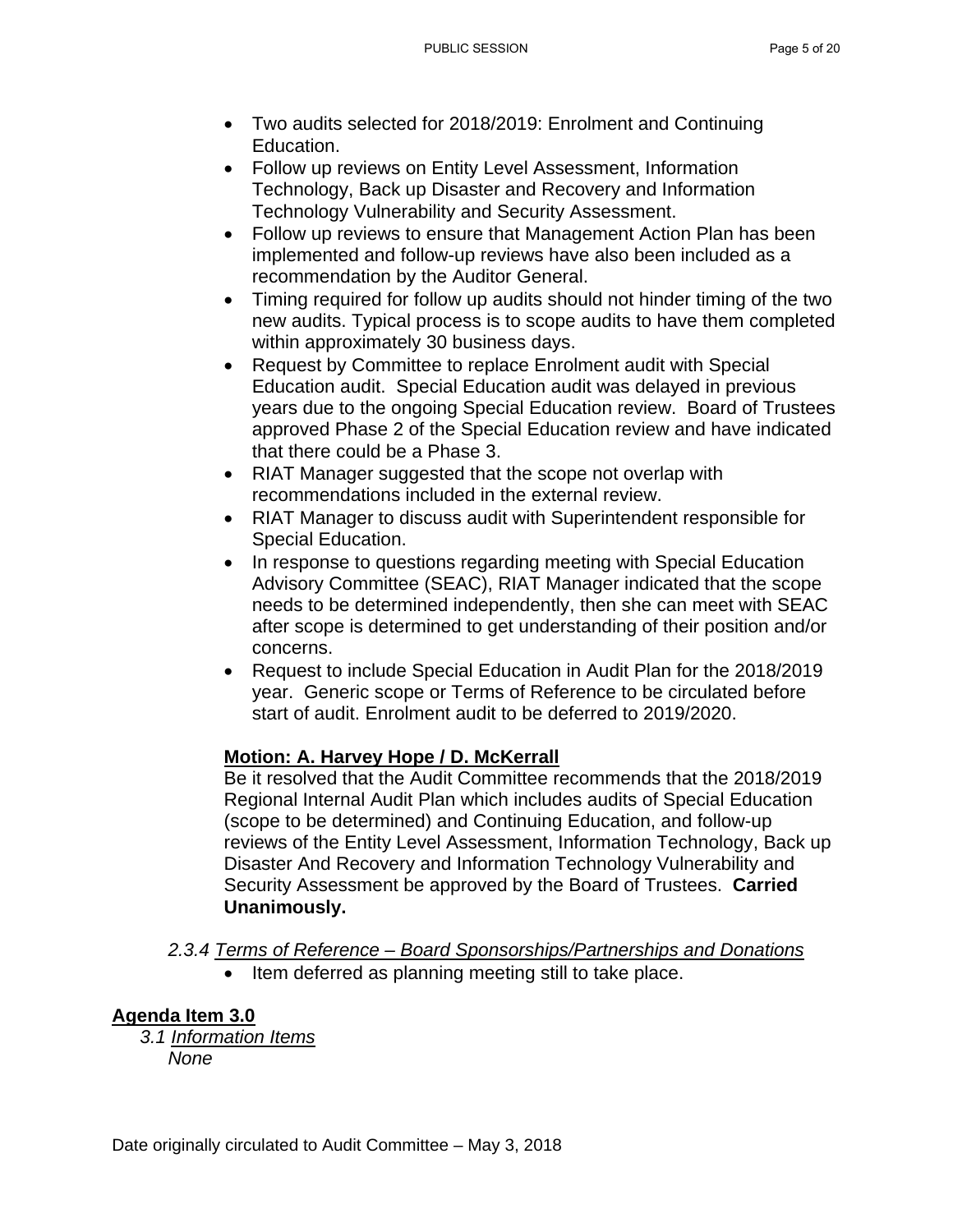#### **Agenda Item 4.0**

*4.1 Business Arising – Professional Development – Audit Committee New Member Resources* 

- The Manager of Financial Services briefly discussed the resources contained in the package.
- Noted that the package was prepared in recognition of the need to be prepared for potential turnover of Trustees on the Committee.
- Request to include description of RIAT in package.
- RIAT Manager to provide updated 2015 presentation on risk assessment process as it replaces some of the information included in the current package.
- Request for Committee Members and Management to forward and other information that may be of interest and the all information be accessible of the Board website.

#### **Agenda Item 5.0**

*5.1 Other business* 

- Next meeting September 18, 2018 @ 2:00PM
- Trustee K. Graves acknowledged for her service on the Audit Committee.

#### **Agenda Item 6.0**

*6.1 Adjournment* 

#### **Motion: D. McKerrall / K. Graves**

Be it resolved that the Public Session of the Audit Committee Meeting held on April 17, 2018 be adjourned at 4:40pm. **Carried Unanimously.**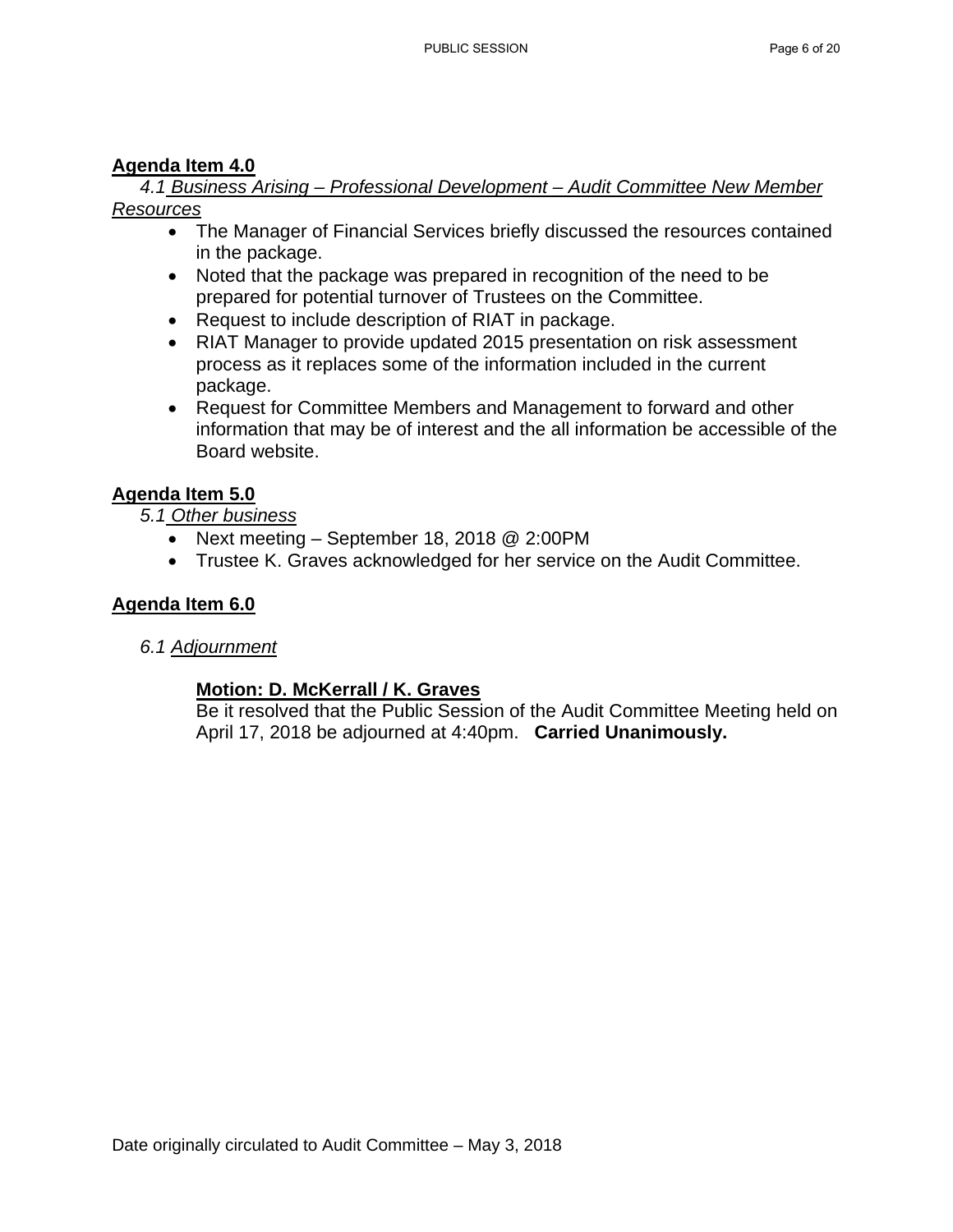# **Halton District School Board**

 Date: September 18, 2018 **FOR ACTION**

TO: Audit Committee

FROM: Lucy Veerman, Superintendent of Business Services and Treasurer

#### **RE: Election of Audit Committee Chair**

#### **Warrant**

This report outlines the requirements under the Audit Committee Regulation to hold an election of the Audit Committee Chair

#### **Recommendation**

Be it resolved that \_\_\_\_\_\_\_\_\_\_\_\_\_\_ be appointed as Chair of the Audit Committee for the 2018/2019 fiscal year

#### **Background**

The election of the Audit Committee Chair is required at the September meeting as per Audit Committee Regulation 361/10.

#### **Chair of the audit committee**

6. (1) At the first meeting of the audit committee in each fiscal year, the members of the committee shall elect the chair of the committee for the fiscal year of the board from among the members appointed to the committee. O. Reg. 361/10, s. 6 (1); O. Reg. 204/15, s. 1.

Audit Committee members will be asked to put their names forward for consideration as Chair at the meeting.

*Respectfully submitted,* 

*\_\_\_\_\_\_\_\_\_\_\_\_\_\_\_\_\_\_\_\_\_\_\_\_\_\_\_\_\_\_*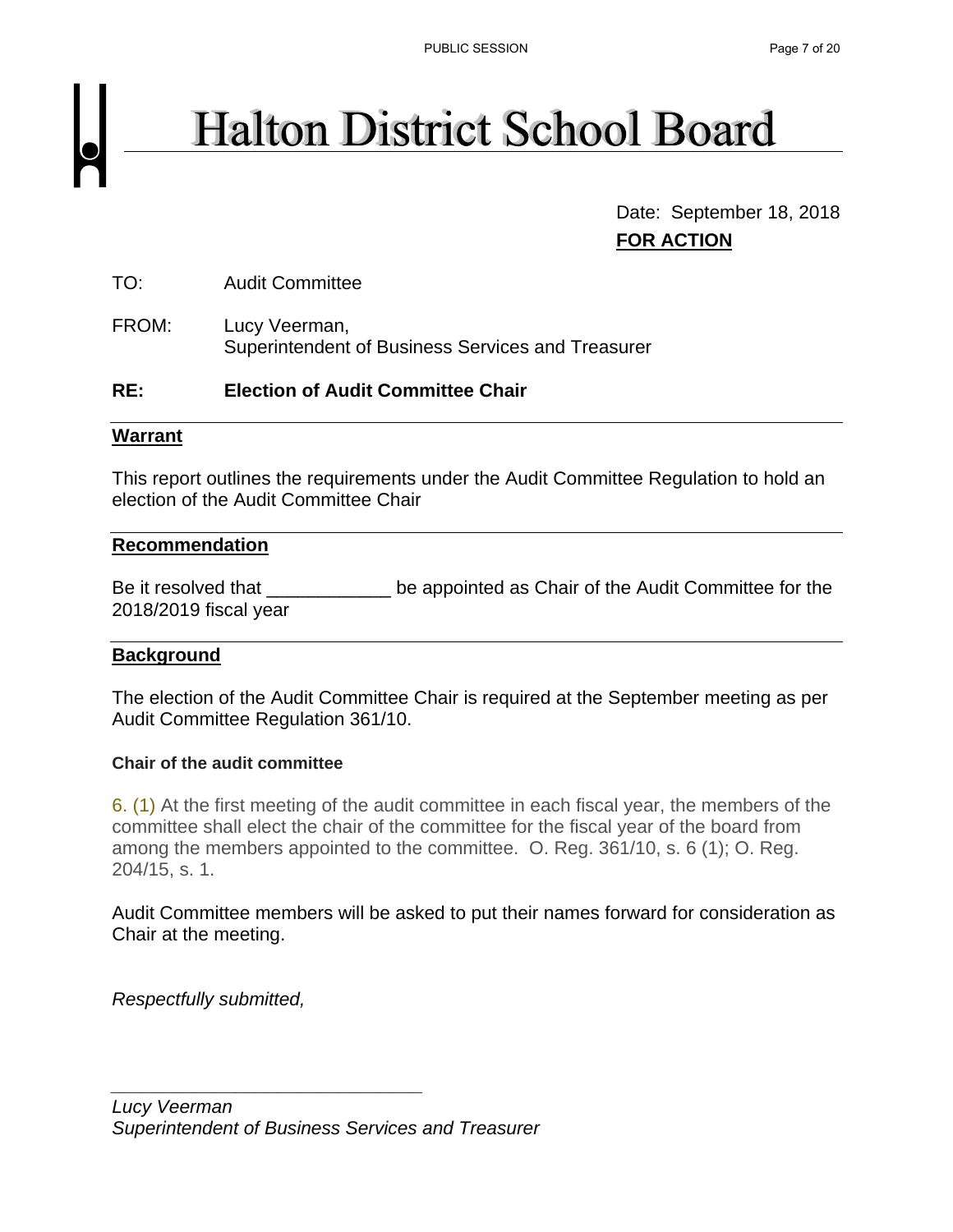# **Halton District School Board**

 Date: September 18, 2018 **FOR ACTION**

TO: Audit Committee

FROM: Lucy Veerman, Superintendent of Business Services and Treasurer

#### **RE: Election of Audit Committee Vice-Chair**

#### **Warrant**

This report outlines the process to hold an election of the Audit Committee Vice-Chair

#### **Recommendation**

Be it resolved that be appointed as Vice-Chair of the Audit Committee for the 2018/2019 fiscal year

#### **Background**

The election of the Audit Committee Chair is required at the September meeting as per Audit Committee Regulation 361/10. The Halton District School Board Audit Committee also holds an election process for a Vice-Chair to act in the capacity of Chair in the absence of the Audit Committee Chair. The election of the Audit Committee Vice-Chair will follow the election of the Audit Committee Chair.

Audit Committee members will be asked to put their names forward for consideration as Vice-Chair at the meeting.

*Respectfully submitted,* 

*Lucy Veerman Superintendent of Business Services and Treasurer* 

*\_\_\_\_\_\_\_\_\_\_\_\_\_\_\_\_\_\_\_\_\_\_\_\_\_\_\_\_\_\_*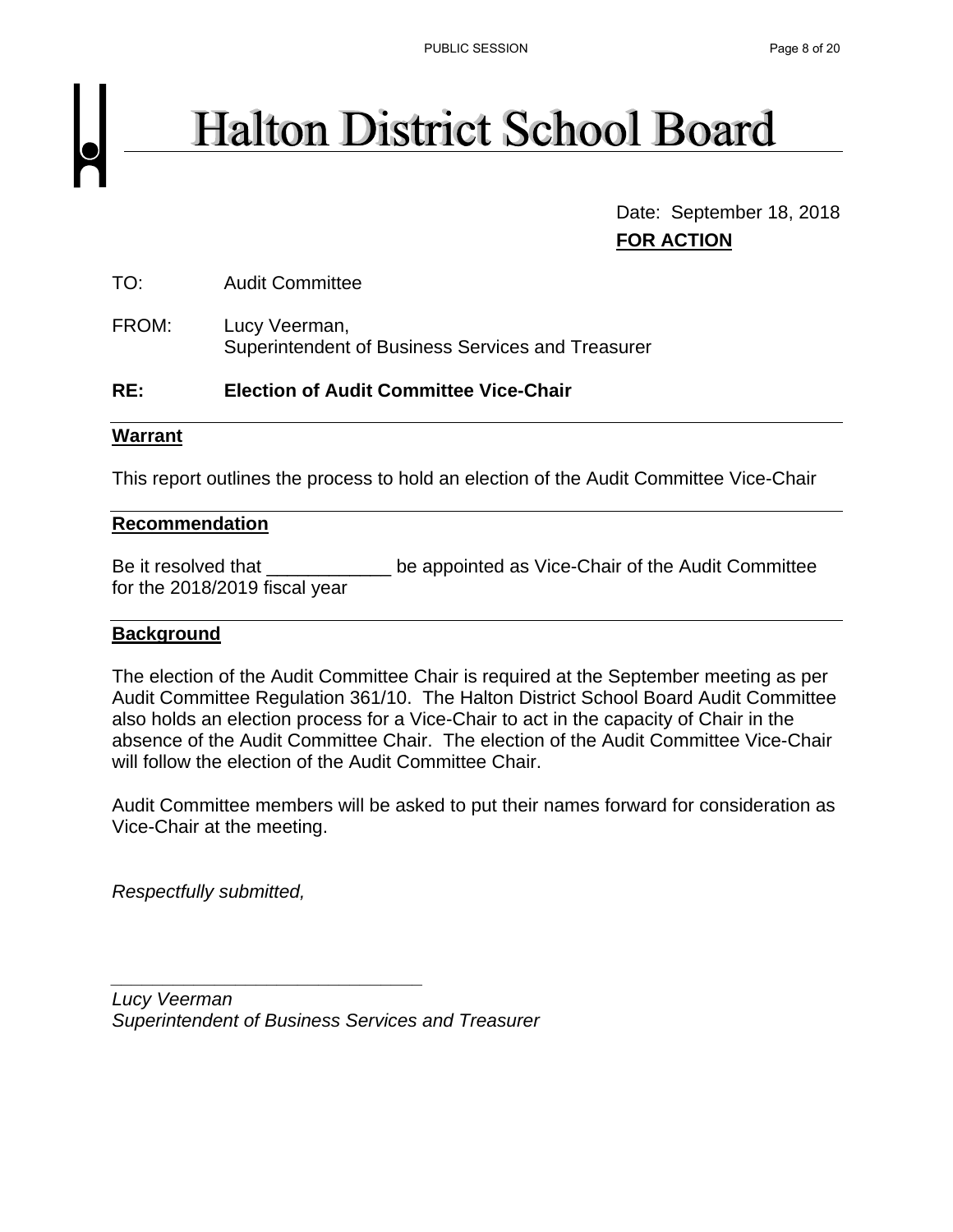

#### MEMO

| TO:      | <b>Halton District School Board</b>                              |
|----------|------------------------------------------------------------------|
| FROM:    | Jenny Baker, Regional Internal Audit Manager                     |
| DATE:    | September 18, 2018                                               |
| SUBJECT: | Regional Internal Audit Status Report - Public Committee Session |

This memorandum will serve to update the Audit Committee of the Regional Internal Audit Team's (RIAT) work since April 17, 2018.

#### **A. Audit Planned and Completed**

Due to timing, the terms of reference for the Board Partnerships and Sponsorships was not presented at the last audit committee meeting. The terms of reference is attached for your information.

This audit is now complete and the draft report has been issued for management review and response. The final report will be presented at the next audit committee meeting.

#### **B. Other**

- i. Please refer to the attached 2018-19 training plan and a summary of training completed for the 2017-18 year. This report is provided to confirm RIAT compliance to International Standard for the Professional Practice of Internal Auditing, standard #1230 - Continuing Professional Development.
- ii. Rob Jelacic , Senior Internal Auditor resigned from Regional Internal Audit team in June.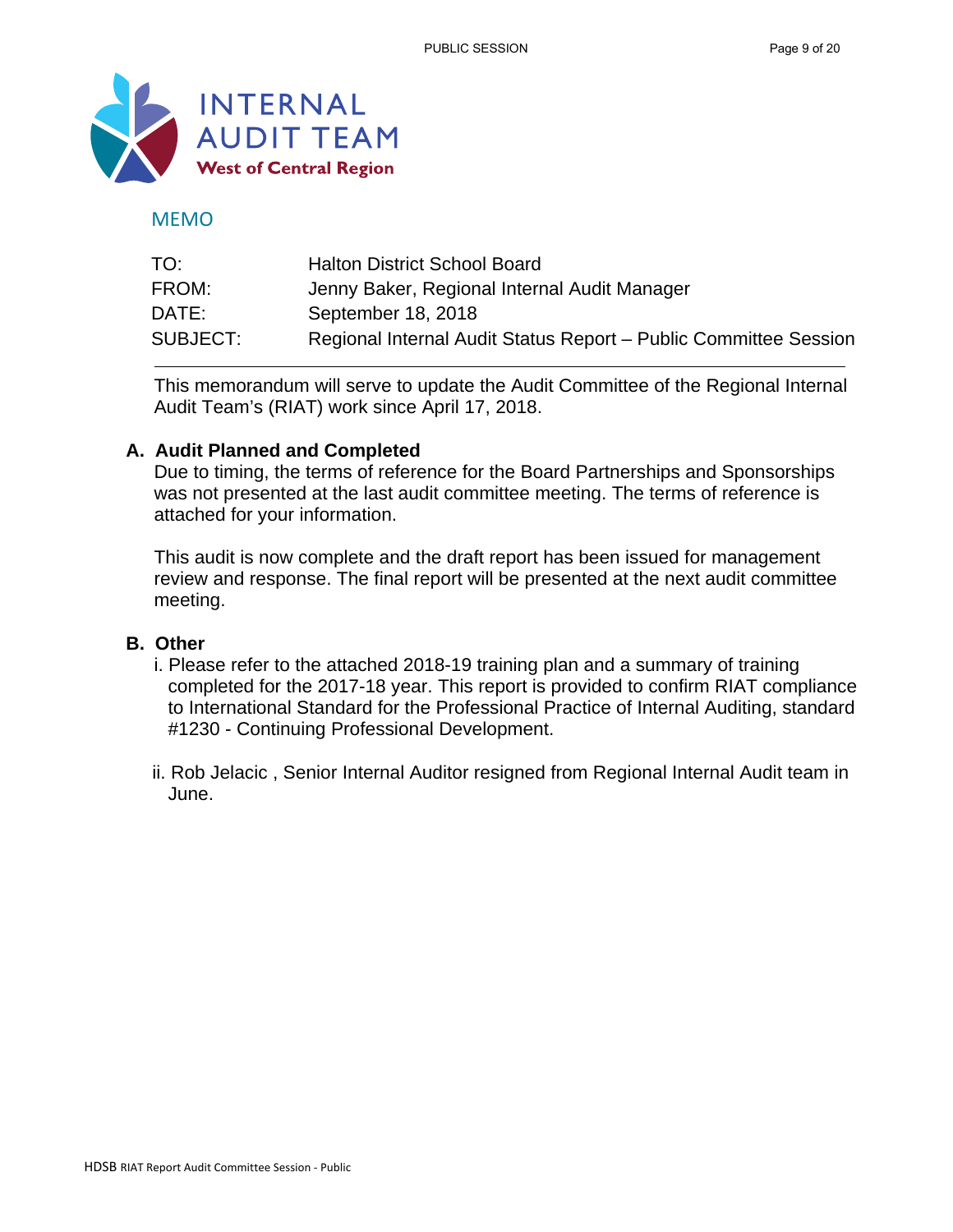

#### **RIAT Education and Training Plan**

#### **Objective:**

- 1. To report on RIAT compliance to International Standards for the Professional Practice of Internal Auditing standard #1230 - Continuing Professional Development.
- 2. To define training plans to develop and maintain staff professional competencies.

| Completed 2017-18      |                                                                                                                                                                                                                                                                                                                                                                     |                                                                                                                         |
|------------------------|---------------------------------------------------------------------------------------------------------------------------------------------------------------------------------------------------------------------------------------------------------------------------------------------------------------------------------------------------------------------|-------------------------------------------------------------------------------------------------------------------------|
| <b>Auditor</b>         | <b>Training Focus</b>                                                                                                                                                                                                                                                                                                                                               | <b>Date</b>                                                                                                             |
| <b>All Auditors</b>    | 1. Regional Internal Audit Conference<br>2. Ontario Association of School Business<br>Officials, (OASBO) Internal Audit Section<br>3. Relevant seminars/webinars on fraud, ethics, privacy<br>and IT Security offered by the various institutes (*see<br>acronyms below)<br>4. Canadian Conference on IT Audit, Governance &<br>Security<br>(CPA Ontario & the IIA) | November 29-30, 2017<br>4-6 meetings<br>throughout the year.)<br>As offered throughout<br>the year<br>March 27-29, 2018 |
| John Forte             | 1. 2018 Municipal Internal Auditors Association of Ontario,<br>Fall workshop.                                                                                                                                                                                                                                                                                       | November 8, 2017                                                                                                        |
| Andrea<br>Eltherington | 1. Presenter – revised RIAT audit manual at RIAT<br>conference<br>2.2018 Municipal Internal Auditors Association of Ontario,<br>Spring workshop<br>Andrea confirms that she has met the annual continuing<br>education requirements of the IIA.                                                                                                                     | November 29-30, 2017<br>April 23, 2018                                                                                  |
| Jenny Baker            | 1. Performing an Effective Quality Assessment - IIA<br>2. Presenter, Risk Assessments and QA Reviews at RIAT<br>Conference<br>3. 2018 Municipal Internal Auditors Association of Ontario,<br>Spring Workshop<br>Jenny confirms that she has met the annual continuing<br>education requirements of CPA Ontario, ISACA and the<br>ACFE.                              | Jan-Feb 2018<br>November 29-30, 2017<br>April 23, 2018                                                                  |
| <b>Planned 2018-19</b> |                                                                                                                                                                                                                                                                                                                                                                     |                                                                                                                         |

| Fiann <del>c</del> u Zulu-I <i>a</i> |                                                                                                                                                     |                                           |
|--------------------------------------|-----------------------------------------------------------------------------------------------------------------------------------------------------|-------------------------------------------|
| <b>Auditor</b>                       | <b>Training Focus</b>                                                                                                                               | <b>Date</b>                               |
| <b>All Auditors</b>                  | 1. Regional Internal Audit Conference<br>2. OASBO Internal Audit                                                                                    | Late November 2018<br>4-6 meetings during |
|                                      | 3. Review revised RIAT Audit manual and ensure team<br>practices align with requirements<br>4. Relevant seminars/webinars on fraud, ethics, privacy | year<br>Throughout the year               |
|                                      | and IT Security offered by the various institutes                                                                                                   | Throughout the year                       |
| John Forte                           | 1. Progress through CIA requirements                                                                                                                | Throughout the year                       |
| Andrea<br>Eltherington               | 1. Assign audit projects to contribute to meeting CISA<br>experience requirements.                                                                  | Throughout the year                       |

**Acronyms** 

**ACFE – Association of Certified Fraud Examiners** 

**IIA- Institute of Internal Auditors** 

**ISACA – Information Systems Audit and Control Association** 

**CIA – Certified Internal Auditor** 

**CPA – Chartered Professional Accountant** 

**CISA – Certified Information Systems Auditor**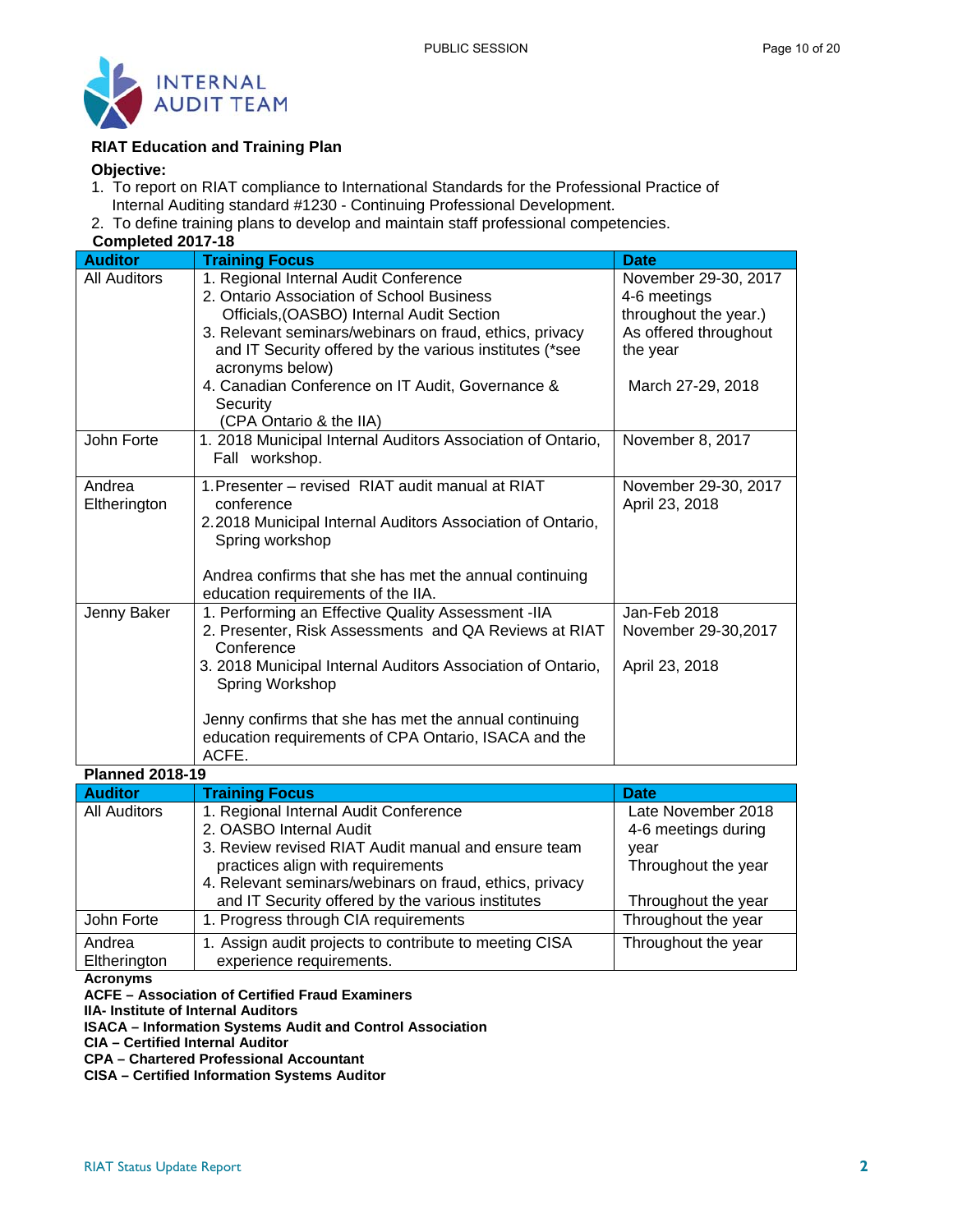

*Motion:* 

*Be it resolved that the Audit Committee receive the Regional Internal Audit Status Report including the Board Partnerships and Sponsorships terms of reference and the RIAT Training and Education Plan and that the report be included in the Audit Committee Summary to the Board of Trustees.*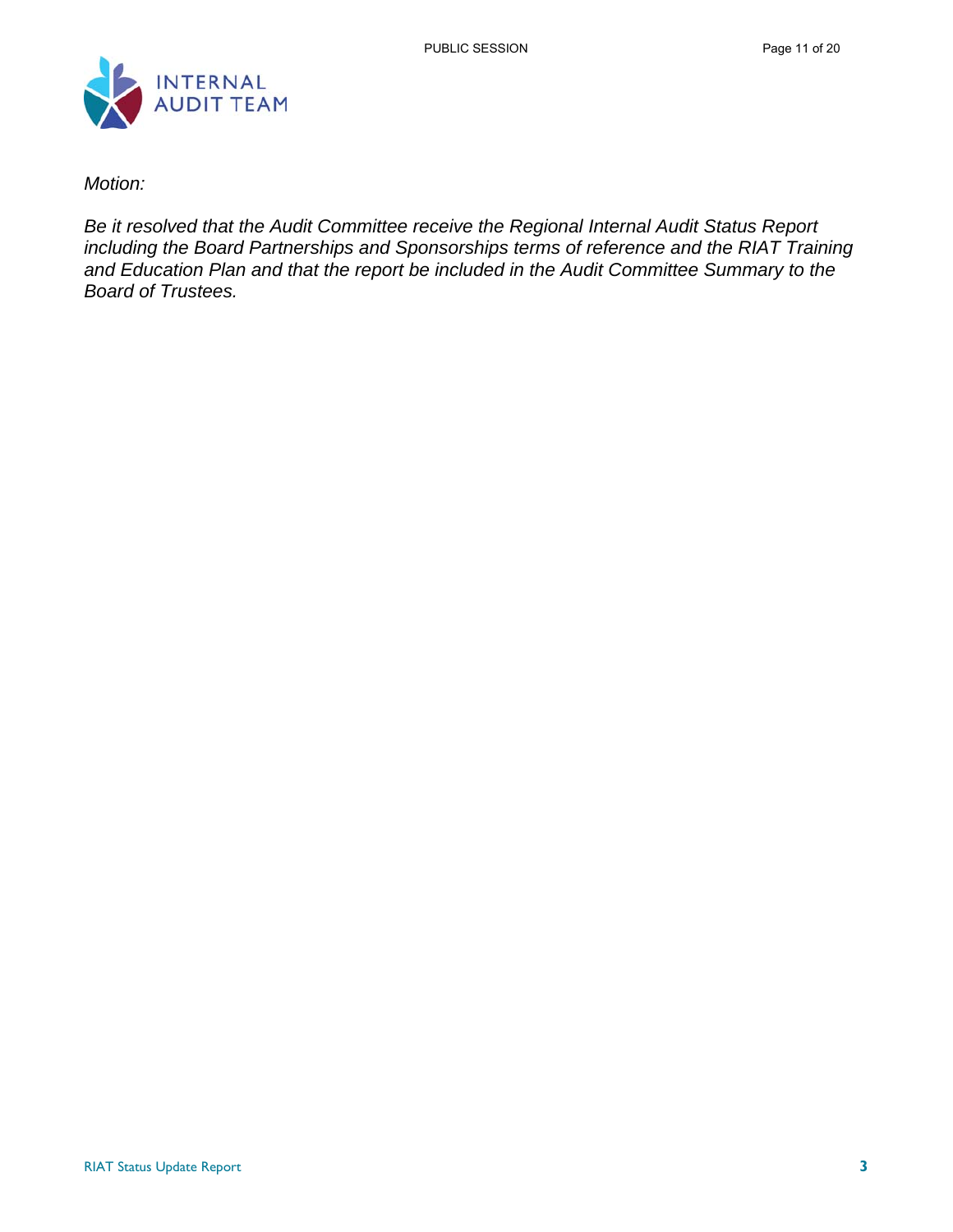

# **MEMO**

| TO:      | Lucy Veerman, Superintendent of Business Services                         |
|----------|---------------------------------------------------------------------------|
|          | Tina Salmini, Superintendent of Education                                 |
|          | Julie Hunt Gibbons, Superintendent of Education                           |
|          | John Pennyfather, Superintendent of Education                             |
| C.C.:    | Stuart Miller, Director of Education                                      |
|          | Audit Committee                                                           |
| FROM:    | Jenny Baker, Regional Internal Audit Manager                              |
| DATF:    | 15 May 2018                                                               |
| SUBJECT: | Halton District School Board (HDSB) Board Sponsorships Terms of Reference |
|          |                                                                           |

Please find below the final terms of reference for the Board Sponsorships audit. While planning for this audit began in April, the terms of reference has been revised with input from the Superintendents on the distribution list.

The internal audit plan accepted by the Audit Committee on April 13, 2017 for the 2017-18 year included this audit.

#### **BACKGROUND**

"The Board has an objective to create the opportunity for the highest quality education possible for all students in Halton and has identified that partnerships and sponsorships may mutually benefit education, the community and business and provide opportunities for increased community participation in the education process."<sup>1</sup>

An Administrative Procedure has been in place since 2002 to address the administration of corporate partnerships, sponsorships and donations where the Board is the recipient. However this Procedure does not extend to situations where the Board is the donor.

#### **AUDIT OBJECTIVES**

-

The objective of the audit will be to:

- identify an inventory of current partnership and sponsorship arrangements;
- obtain relevant information a about each arrangement; and

<sup>1</sup> HDSB Administrative Procedure 'Corporate Partnerships, Sponsorships, Donations' effective September 2002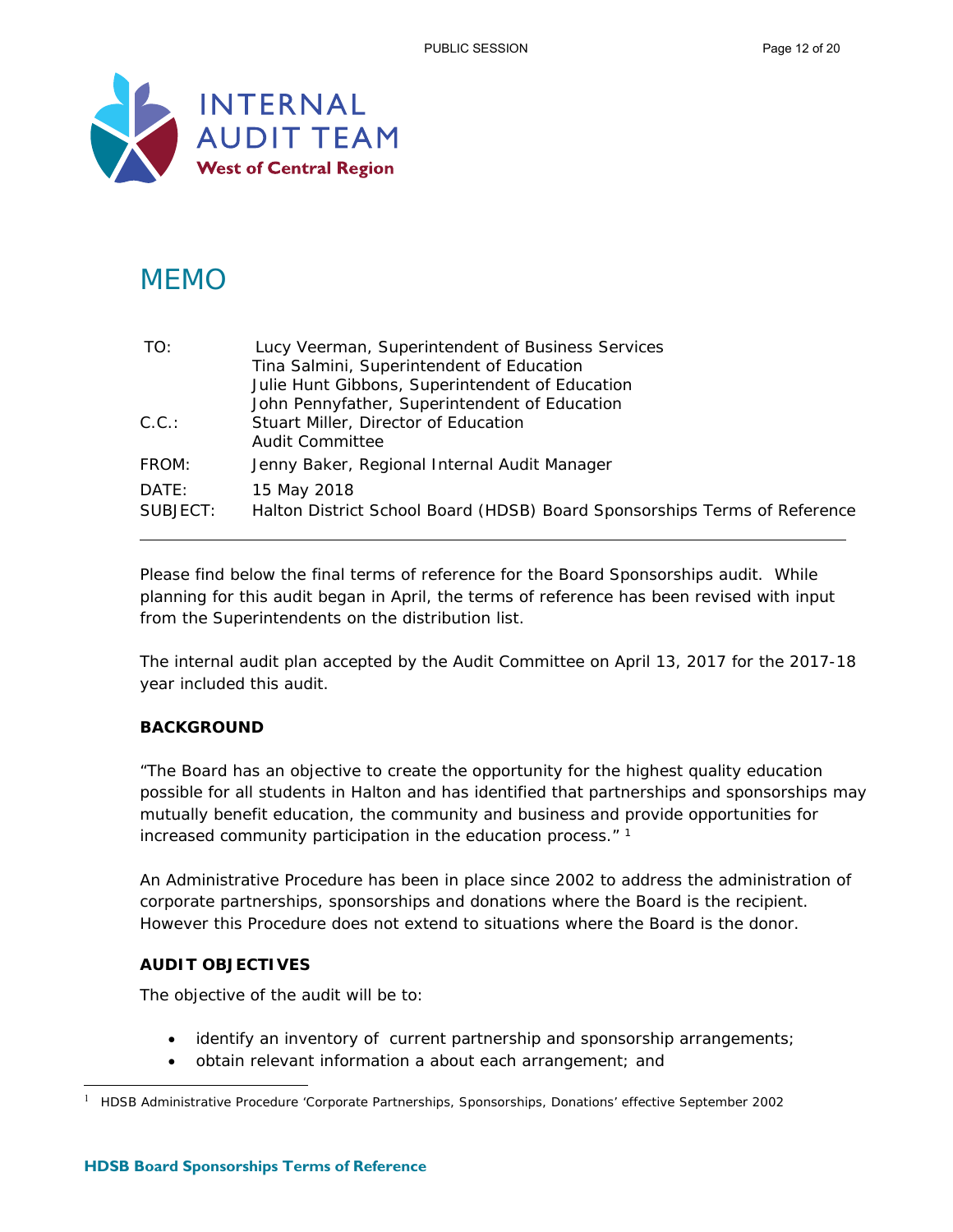

 determine how sponsorships are evaluated for value and if they are monitored for outcomes and achievement of student success.

#### **AUDIT SCOPE AND APPROACH**

Using a risk-based approach we will document the processes used to manage sponsorship and partnership arrangements entered into by the Board. Key controls to be assessed will include the following:

- Assessing whether accountability is assigned for managing and maintaining an inventory of agreements;
- Ensuring that sponsorship arrangements identify the purpose of the agreement including how funds expended contribute to measurable achievement and student success;
- Assessing the extent of due diligence performed in approving sponsorship arrangements; and
- Assessing whether periodic reviews are completed to determine whether the sponsorship is providing the value that was proposed when the arrangement was established.

This audit does not include an assessment of charitable donations.

| Name               | Title                    | Phone            | E-mail               |
|--------------------|--------------------------|------------------|----------------------|
| Lucy Veerman       | Superintendent of        | 905-335-3665     | veermanl@hdsb.ca     |
|                    | <b>Business Services</b> | Ext. 3261        |                      |
| Tina Salmini       | Superintendent of        | $(905)$ 631-6120 | salminic@hdsb.ca     |
|                    | Education                | Ext.491          |                      |
| Julie Hunt Gibbons | Superintendent of        | 905-631-6120     | huntqibbonsj@hdsb.ca |
|                    | Education                | Ext. 423         |                      |
| John Pennyfather   | Superintendent of        | 905-335-3665     | pennyfatherj@hdsb.ca |
|                    | Education                | Ext. 3385        |                      |
| Mark Zonneveld     | Superintendent of        | 905-631-6120     | zonneveldm@hdsb.ca   |
|                    | Education -              | ext. 332         |                      |
|                    | <b>Student Services</b>  |                  |                      |
| Jenny Baker        | Regional Internal        | 519-570-0003     | jenny_baker@wrdsb.ca |
|                    | Audit Manager            | Ext. 4683        |                      |

#### **KEY CONTACTS**

As part of the professional practice standards, certain evidence must be obtained to support the results of audit tests on which the final audit opinion is based. This information will be securely stored on the private RIAT shared directory with logical access limited to only the RIAT auditors and manager.

As the audit progresses, we will endeavor to keep you informed as to the progress made and share with you any preliminary findings. As field work nears completion, a meeting will be scheduled to discuss all preliminary findings in advance of preparing a draft report.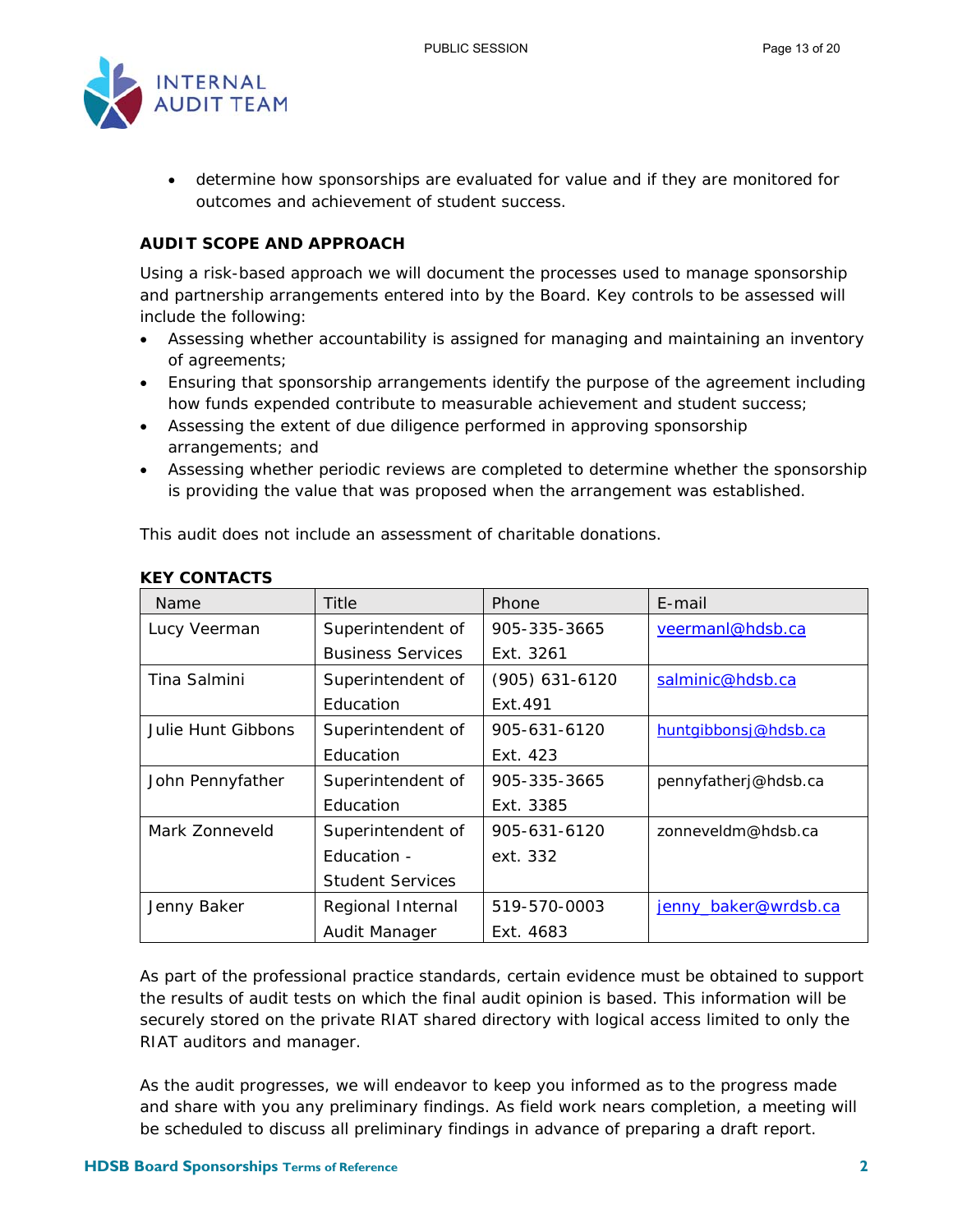

A draft report will be compiled summarizing the results of the audit and will be distributed for discussion purposes to those staff who will be asked to respond to the final draft report. The purpose is to ensure our interpretation of the facts is correct; to seek clarification where we may have misinterpreted test evidence or to obtain additional information we may not have been aware of. Once the draft has been revised, the report will be formally issued for you to provide your management action plan in response. We would ask that your response be provided back to us within two to four weeks after the draft has been issued. It is a requirement of the International Standards for the Professional Practise of Internal Auditors (IPPF) that the final report contain the conclusion and opinion with respect to the assessment of the process, under review. The final audit report will be presented immediately thereafter and to the Audit Committee at the next scheduled meeting.

#### **SCHEDULING**

The proposed timetable for this audit is as follows:

 Start date in the field: July 12, 2018 Estimated completion date: August 31, 2018

Jenny Baker, CPA.CA,CISA, CFE Regional Internal Audit Manager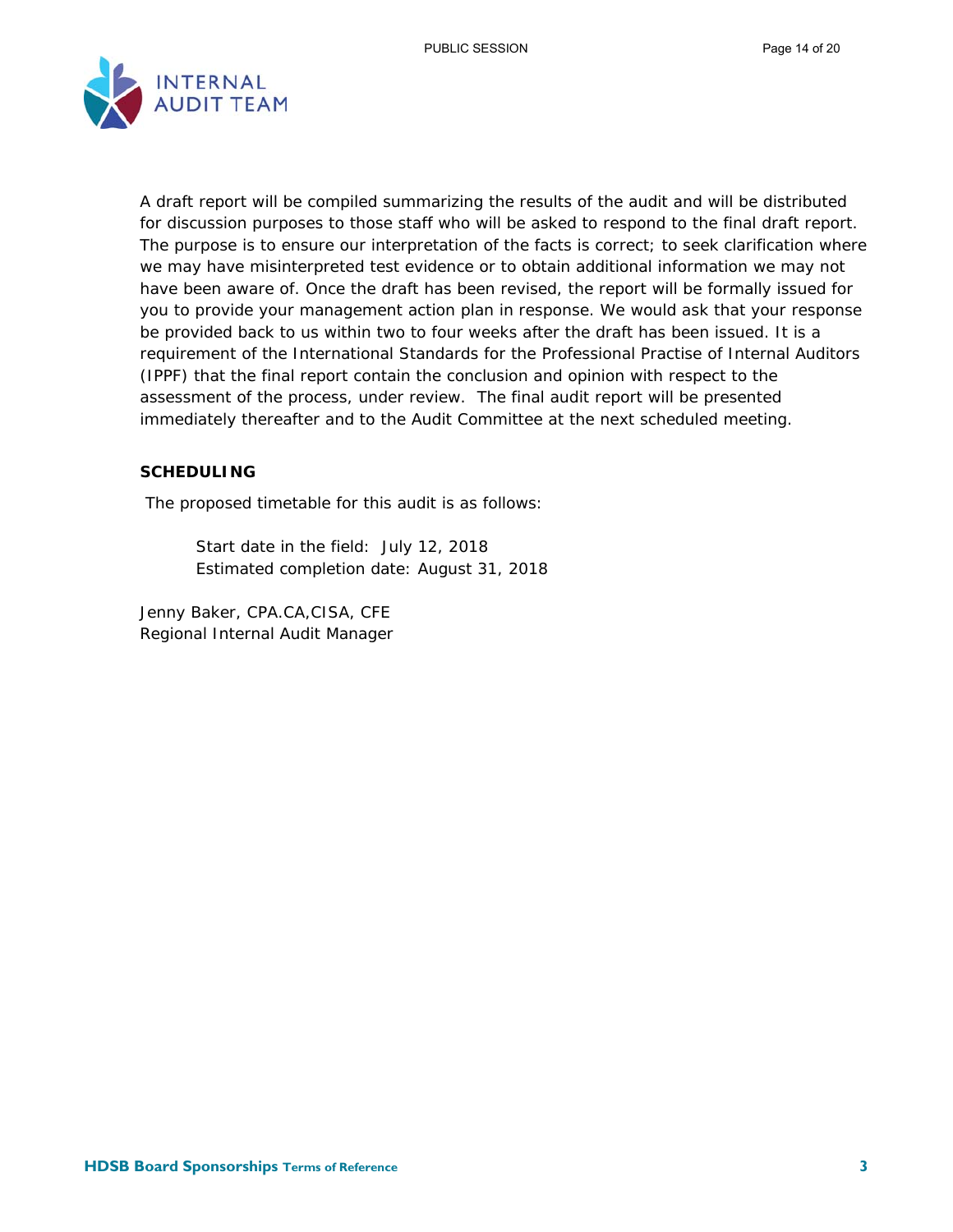PUBLIC SESSION PUBLIC SESSION

# **Halton District School Board**

Public Session

 Report Number: Date: **October 3, 2018 FOR DECISION** 

| TO:   | The Chair and Members of the Halton District School Board                                |
|-------|------------------------------------------------------------------------------------------|
| FROM: | <b>Audit Committee</b>                                                                   |
| RE:   | Audit Committee Annual Report to the Board of Trustees and Annual Report to the Ministry |

#### **Warrant**

This report is a summary of the recommendation arising from the Audit Committee meeting held on September 18, 2018 regarding the Audit Committee annual report to the Board of Trustees as required by Ontario Regulation 361/10.

\_\_\_\_\_\_\_\_\_\_\_\_\_\_\_\_\_\_\_\_\_\_\_\_\_\_\_\_\_\_\_\_\_\_\_\_\_\_\_\_\_\_\_\_\_\_\_\_\_\_\_\_\_\_\_\_\_\_\_\_\_\_\_\_\_\_\_\_\_\_\_\_\_\_\_\_\_\_\_\_\_\_

#### **Recommendation**

*Be it resolved that the Board of Trustees accept the 2017/2018 Audit Committee Annual Report to the Board of Trustees and the 2017/2018 Annual Report to the Ministry.* 

\_\_\_\_\_\_\_\_\_\_\_\_\_\_\_\_\_\_\_\_\_\_\_\_\_\_\_\_\_\_\_\_\_\_\_\_\_\_\_\_\_\_\_\_\_\_\_\_\_\_\_\_\_\_\_\_\_\_\_\_\_\_\_\_\_\_\_\_\_\_\_\_\_\_\_\_\_\_\_\_\_\_\_

#### **Background**

The Halton District School Board (HDSB) Audit Committee met on September 18, 2018 The purpose of the meeting included;

1. To review the 2017/2018 Annual Reports to the Board of Trustees and to the Ministry

Review of 2017/2018 Audit Committee Annual Report to the Board of Trustees

Under Ontario Regulation 361/10, S. 15 (1), the Audit Committee shall submit to the board an annual report. The annual report contains the information prescribed under the regulation.

Review of the 2017/2018 Audit Committee Annual Report to the Ministry

Under Ontario Regulation 361/10, S. 15 (2), the board shall submit information to the Minister on audit work performed since the last report and work planned for the upcoming period. The annual report contains the information prescribed under the regulation.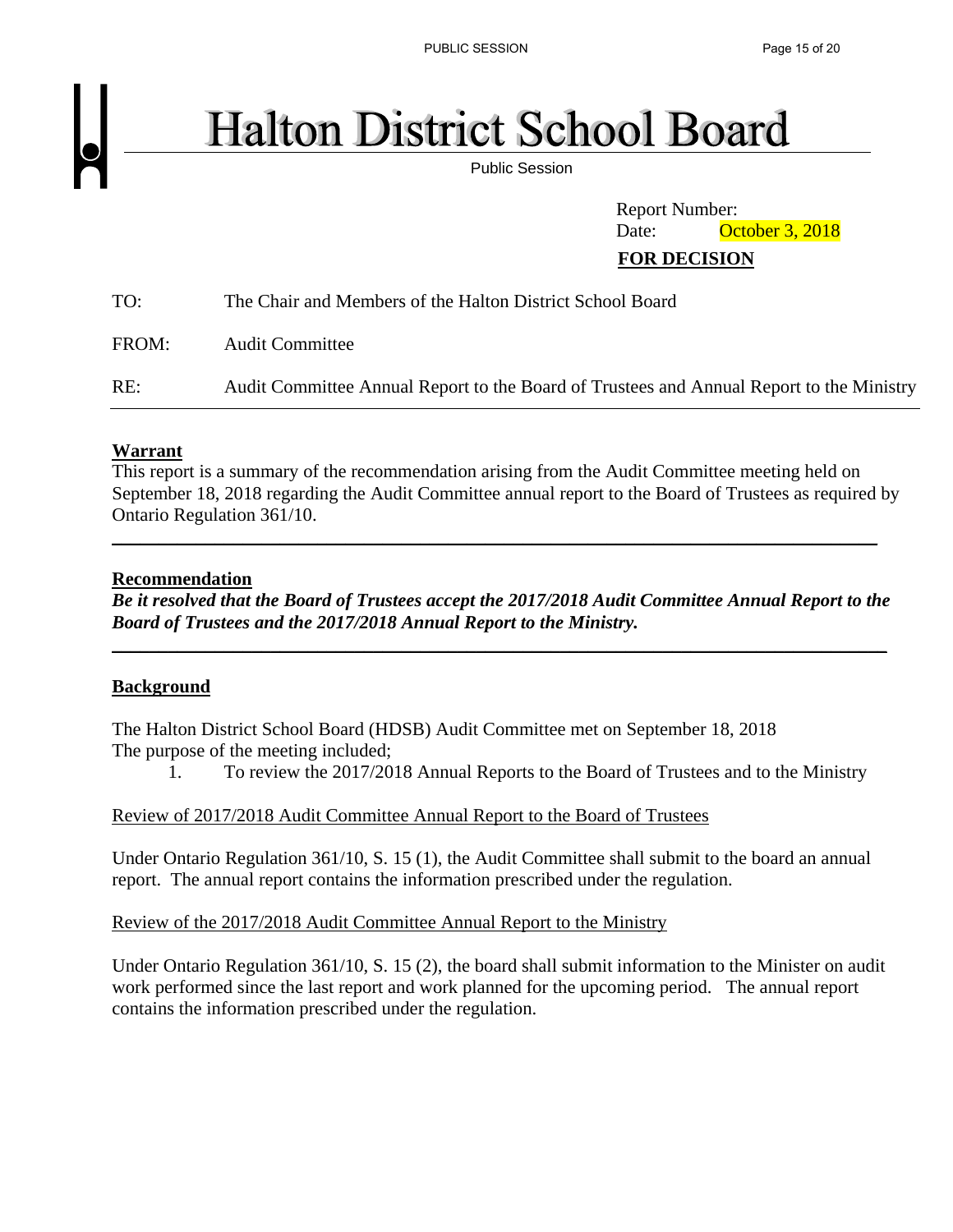#### *Report page 2*

**Conclusions** 

The Audit Committee has reviewed the Audit Committee Annual Report to the Board of Trustees and the 2017/2018 Annual Report to the Ministry.

On behalf of the Audit Committee,

\_\_\_\_\_\_\_\_\_\_\_\_\_\_\_\_\_\_\_\_\_\_\_\_\_\_\_\_\_\_

Jeanne Gray, Chair of the Audit Committee 2017/2018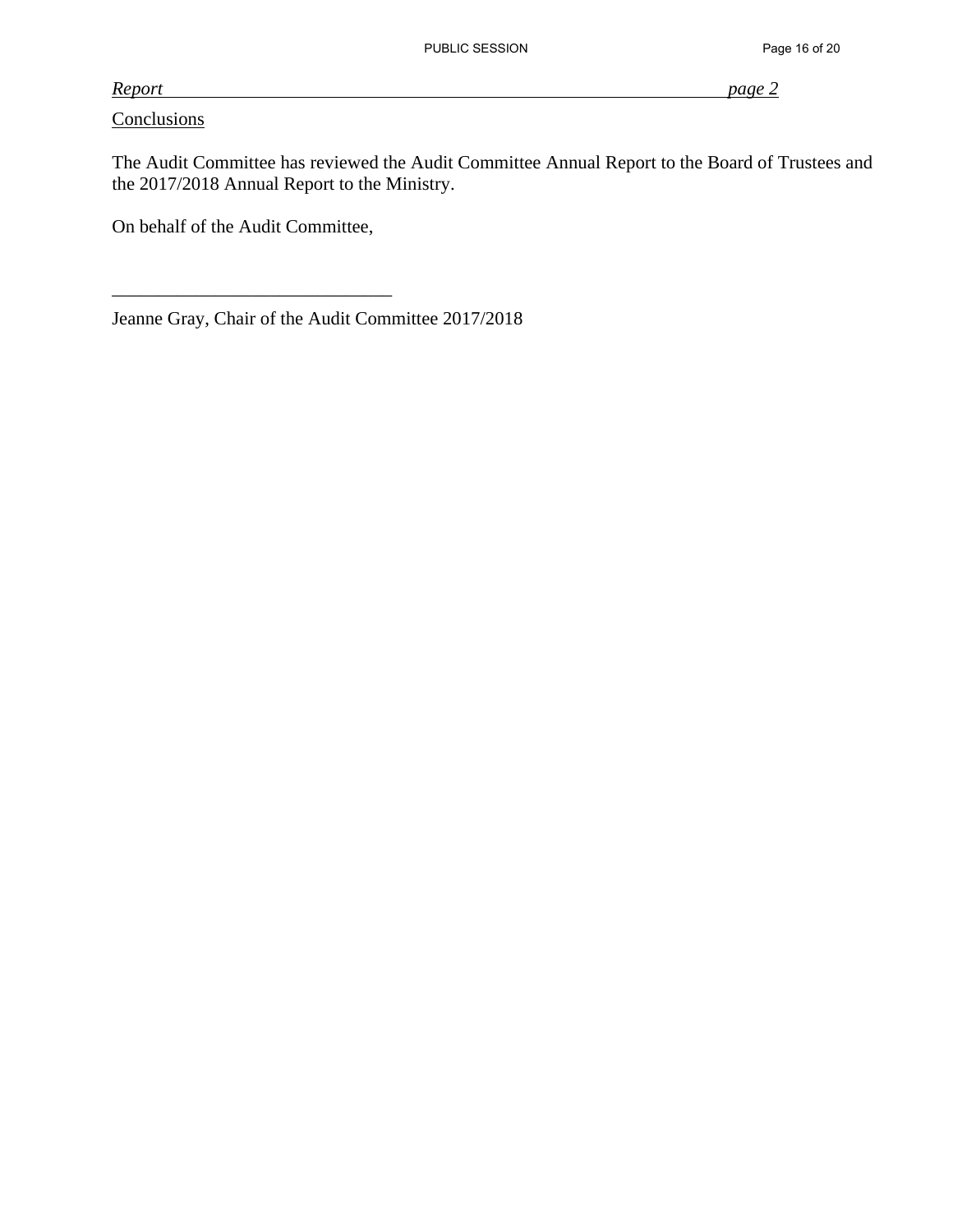# **Annual Report to the Board of Trustees For the year ended August 31, 2018**

# *(Draft – Pending Approval at September 18, 2018 Meeting)*

This report summarizes the audit committee's actions for the year ending August 31, 2018.

# **Audit Committee Members**

The Audit Committee consisted of the following members:

- Jeanne Gray Chair, Trustee Representative
- Ann Harvey Hope, Vice-Chair, Trustee Representative
- Kim Graves, Trustee Representative (to April 2018)
- Amy Collard, Trustee Representative (effective September 2018)
- Mary Caputi, Public Representative
- Dan McKerrall, Public Representative

In addition, staff attendees at the Committee meetings included:

- Stuart Miller Director of Education
- Lucy Veerman Superintendent of Business Services and Treasurer
- Jackie Sweetman Controller of Financial Services
- Carrie Salemi Manager of Accounting, School Financial Services
- Heather Camastro Manager of Accounting
- Kathryn Samarin Supervisor of School Financial Services
- Jenny Baker Regional Internal Audit Manager
- David Tonin Partner, Audit & Assurance, Deloitte LLP
- Lilian Cheung Audit Manager, Audit & Assurance, Deloitte LLP

Additional trustee guests attending Audit Committee meetings are noted in the minutes.

## **Administrative Tasks**

At the beginning of the year and in accordance with recommended good practice various administrative tasks were completed. These included:

- requesting declaration of any conflicts of interest
- appointing an Audit Committee Chair
- developing a work plan;
- developing a meeting schedule and agenda for the year; and
- updating the Audit Committee Terms of Reference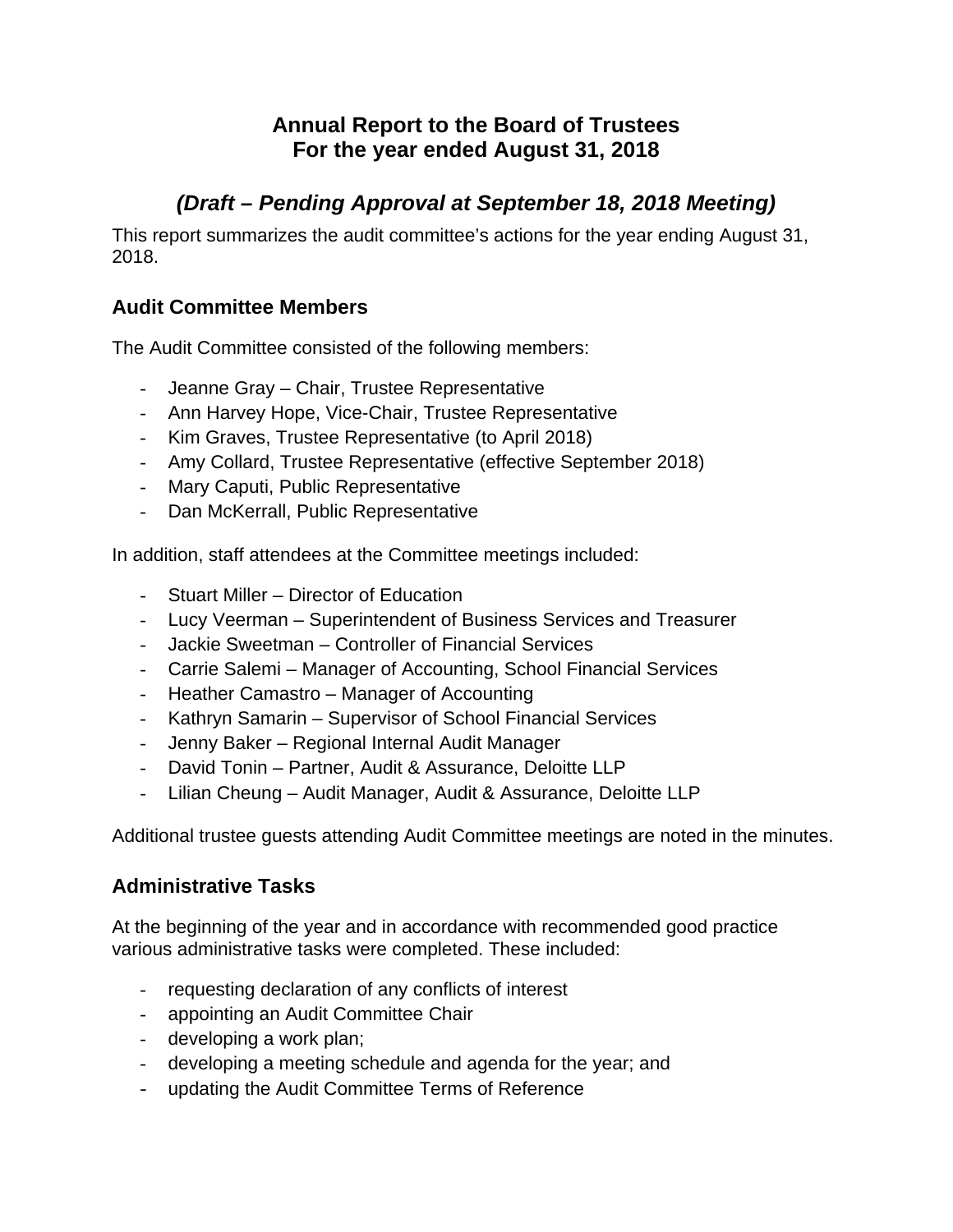#### **Meetings**

The previous annual report (approved at Audit Committee meeting in September 2017) summarized the meetings up to September 17, 2017 and dealt with matters related to the 2016/2017 fiscal year. For matters dealing with 2017/2018, there were four meetings throughout the year. All meetings were held as planned. The regulation requires that the attendance record of the members of the committee be included in the report.

Member's Name November 7,  $\begin{array}{c|c}\n 2017 & \text{February 13,} \\
& 2018\n\end{array}$ <sup>2018</sup>April 17, 2018 **September** 18, 2018 **(***Draft)* Jeanne Gray X X X X Kim Graves  $\vert$  X  $\vert$  Absent  $\vert$  X  $\vert$  -Ann Harvey Hope  $\begin{vmatrix} x & y \\ x & y \end{vmatrix}$  X  $\begin{vmatrix} x & y \\ x & y \end{vmatrix}$  X  $\begin{vmatrix} x & y \\ x & y \end{vmatrix}$ Amy Collard - - - X Mary Caputi  $\begin{vmatrix} x & 1 & 1 \\ 1 & x & 1 \end{vmatrix}$  X  $\begin{vmatrix} x & 1 & 1 \\ 1 & x & 1 \end{vmatrix}$  X Dan McKerrall X X X X

The members in attendance at each meeting were as follows:

A meeting will be held in November 2018 for the presentation of the draft 2017/2018 audited financial statements.

The Regulation also requires the Audit Committee Chair provide an oral or written report to the Board of Trustees summarizing the matters discussed at each meeting and a written report of any recommendations for the Board to approve. Information was provided to the Board of Trustees after each of the meetings.

#### **Governance**

The Audit Committee operated throughout the fiscal year ending August 31, 2018. All of the members satisfied the eligibility requirements in accordance with Ontario Regulation 361/10.

#### **Halton District School Board Internal Auditor**

The position of Internal Auditor at the Halton District School Board was vacant during the 2017/2018 fiscal year.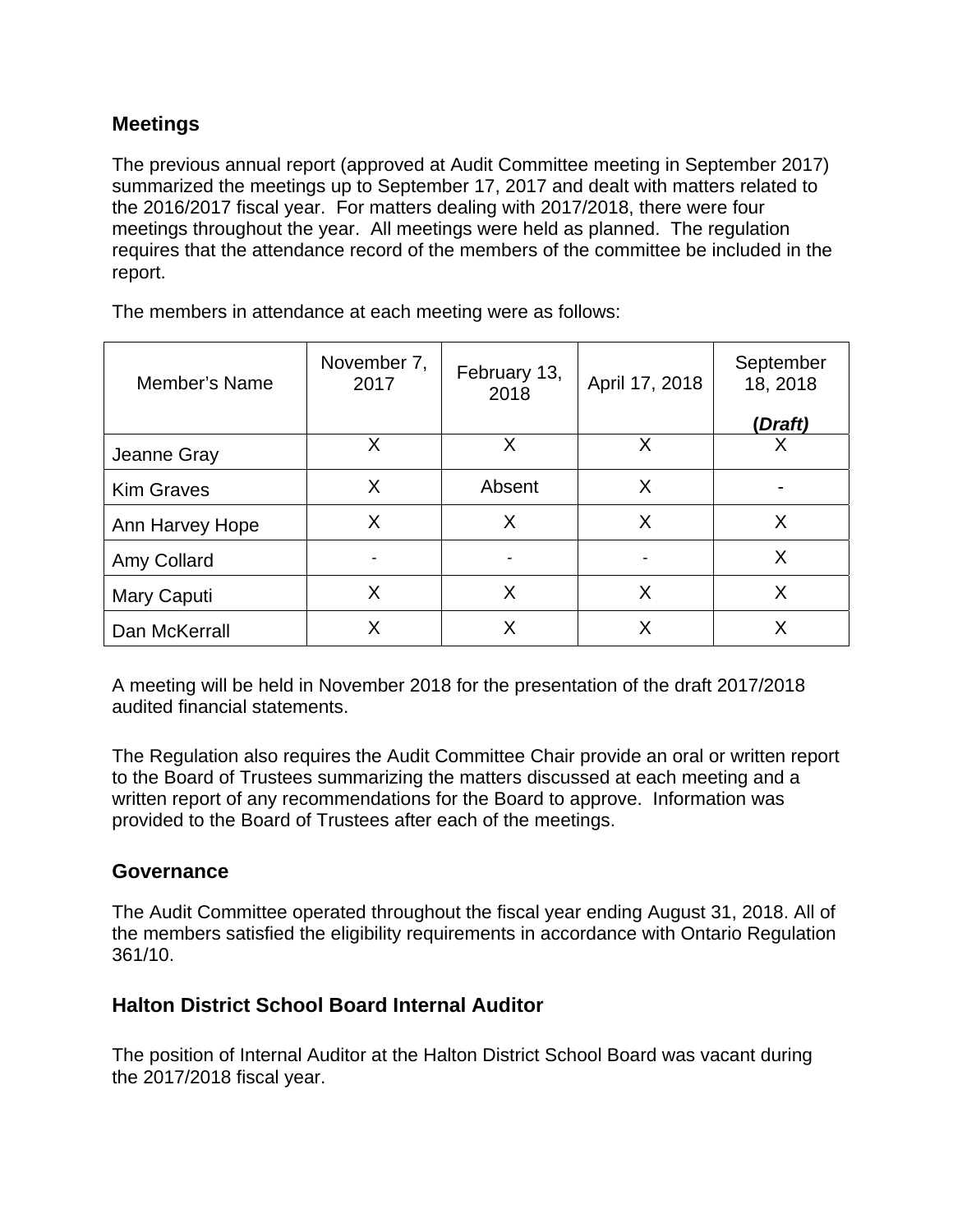#### **External Auditors**

The external auditors, Deloitte LLP, presented the scope and extent of their work for the 2017/2018 audited financial statements to the committee, which the committee reviewed and recommended for approval at the April 17, 2018 meeting. The external auditors confirm their independence in conjunction with the presentation of the draft financial statements. The Audit Committee reviewed and recommended the approval of the annual audited financial statements for the 2016/2017 year on November 7, 2017.

As per the Board Executive Limitations Policy, external audit services were tendered for the 2018/2019 fiscal year. The Audit Committee recommended the appointment of Deloitte LLP as the board's external auditors for the next fiscal year during the meeting held February 13, 2018.

## **Regional Internal Audit Team**

The Audit Committee reviewed and approved the internal audit plans for the school board, reviewed, and discussed interim and year end reports summarizing the results of the audit work and recommendations made by the Regional Internal Audit Team.

## **Summary of the work performed**

In addition to the items noted above, the following outlines further work performed by the Audit Committee in the last 12 months:

- Reviewed the fees charged by the external auditors in respect of the 2017/2018 financial statement audit;
- Followed up on any issues discussed at previous meetings;
- Discussed External, Internal and Regional Internal Audit Assessments;
- Held private meetings (i.e. exclusive of Management) with External Auditor and Regional Internal Auditors.

The Audit Committee is grateful to all of the participants for the interchange of ideas and expertise from the attendees. It is the interaction of all involved that allows us to be successful and to satisfy our duties and responsibilities under Ontario Regulation 361/10.

On behalf of the Audit Committee

Jeanne Gray Audit Committee Chair 2017/2018

\_\_\_\_\_\_\_\_\_\_\_\_\_\_\_\_\_\_\_\_\_\_\_\_\_